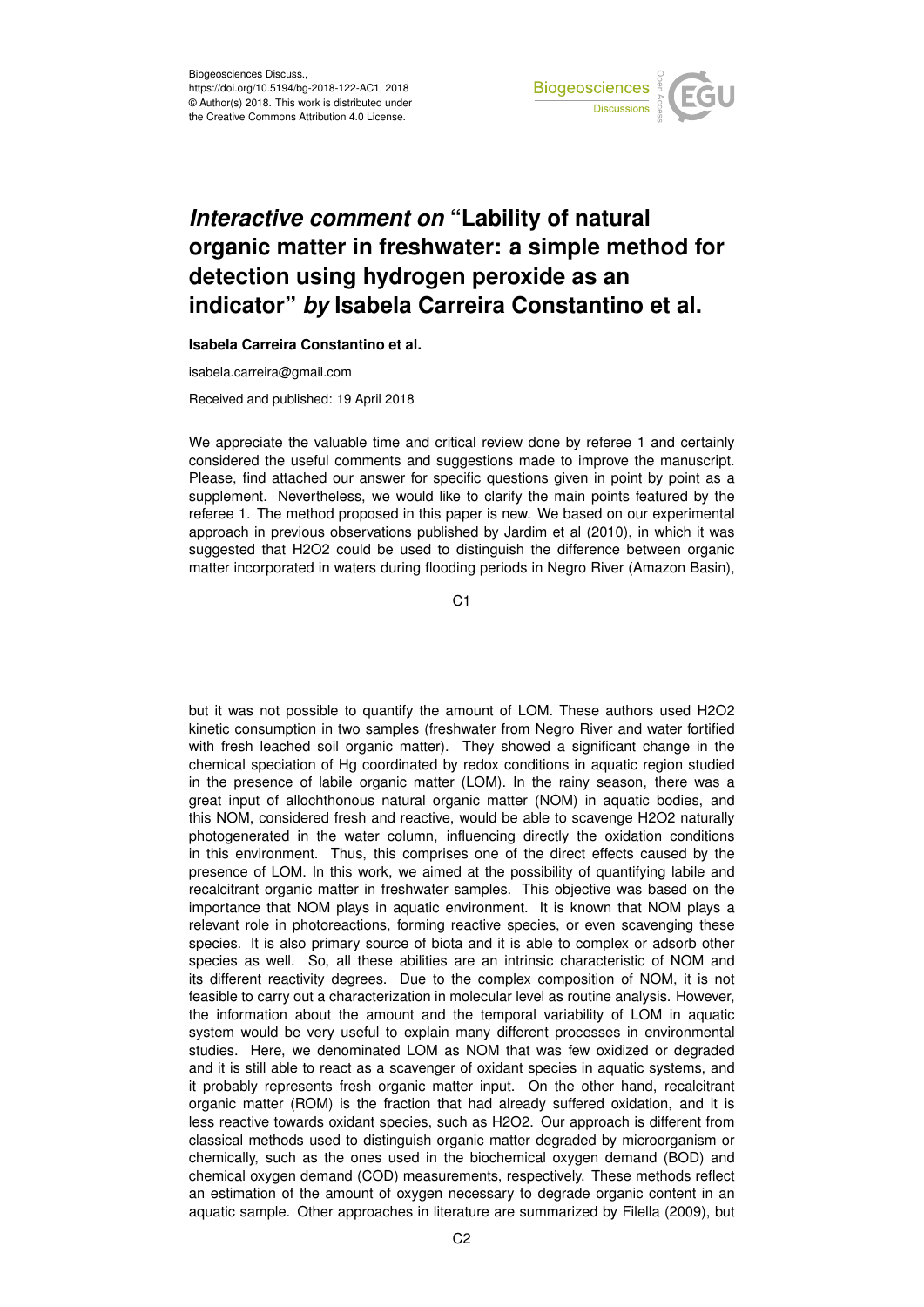all of them are considered bioassays, such as the ones used to measure the fraction of NOM, assimilable organic carbon (AOC) based on the measurements of growing biomass, and the biodegradable dissolved organic carbon (BDOC) is considered part of dissolved fraction of organic C able to be assimilated by heterotrophic microflora. There is another approach used by Laird and Scavic (1990), in which they measured labile dissolved organic carbon or matter (LDOC or LDOM) by bioassay, so again the lability has been considered the bioavailable fraction of NOM. In our attempt, we led the lability and recalcitrance concepts through the chemical approach, trying to reach a simpler approach than the protocols currently used to determine labile fraction, that consider it as biodegradable fraction of NOM, hence they always include bioassays. Reagents necessary to carry out our approach are quite simple and easily obtained. The time spent on application is also less than the necessary to use a biotic assay. So, we picked out some organic compounds to be tested as models of ROM and LOM, based on their molecular complexity and also on their natural presence in aquatic environments (pyruvate, lignin, ascorbic acid, hydroquinone and fulvic acid). In the specific comments, we added more information about the other tested compounds and why they were not considered good models, that is the reason why they were not presented in this manuscript (see answer of comment 16). Now, we agree that the term best model, used for us in the manuscript can be sustainable for other compounds tested. The results found for ascorbic acid and hydroquinone, other labile model compounds, can be inserted in the new version of the manuscript. For our matter, we simulated the acting of some model compounds, e.g. pyruvate, lignin and fulvic acid as scavengers of H2O2 in controlled system in the microcosm experiments. It is important to add that the kinetic models employed here to determine the order and consequently half-lives of H2O2 were based on the mathematical strict sense of the classical kinetic laws, and it was not our attempt with this experimental approach to discuss about any specific chemical mechanism behind these reactions, once our focus is to apply the mathematical formalism to general systems, such as natural aquatic samples. We are aware that this would be an interesting topic of discussion,

C3

but for this purpose it would be necessary more experiments to establish the rates related not only to H2O2 loss, but also to the other species in the kinetic reactions. Some data treatment was included, as well as we could include all of them as a supplementary material (see answer to comment 21). Considering our definitions, the lignin and fulvic acid had behaved as recalcitrant compounds, because they did not affect the natural consumption of H2O2. In this case, the H2O2 consumption profile followed the same profile presented by control (ultrapure water), indicating that the kinetic of H2O2 decomposition was not affected by the presence of lignin, as well as of the fulvic acid. A distinct behavior in H2O2 kinetic consumption was observed when pyruvate was added. The kinetic consumption was faster as more pyruvate was spiked and we observed the great difference between these microcosms and the control. This meant that pyruvate plays a scavenger role in H2O2 consumption. Thus, we considered pyruvate a good and suitable LOM model. In the next step, we tried to find a correlation between the amount of pyruvate, here represented by TOC (denominated as LOM concentration, see Figure 2 on the manuscript), with the half-live times of H2O2 obtained in the kinetic experiment. We found an exponential equation provide the best fit for these data, leading us to define an equation that allowed to quantify LOM concentration from the half-live times obtained by H2O2 kinetic consumption. Then, we proposed the H2O2 kinetic consumption can be used to quantify LOM content in freshwater samples. We highlighted that organic model compounds considered as recalcitrant, were not used to define a way to quantify recalcitrant organic matter content. They were used to compared the scavenger effects caused by labile compound in H2O2 loss. Finally, to quantify recalcitrant organic matter concentration in freshwater samples, we suggested this can be calculated by the difference between TOC and LOM. After to define the equations to quantify LOM and ROM amount, we assessed possible matrix effects of environmental sample. For this, we carried out H2O2 kinetic consumption in freshwater collected of Preto river, and also, we did a standard addition of the model compounds, pyruvate (labile model) and fulvic acid (recalcitrant model) in this freshwater sample. Considering that